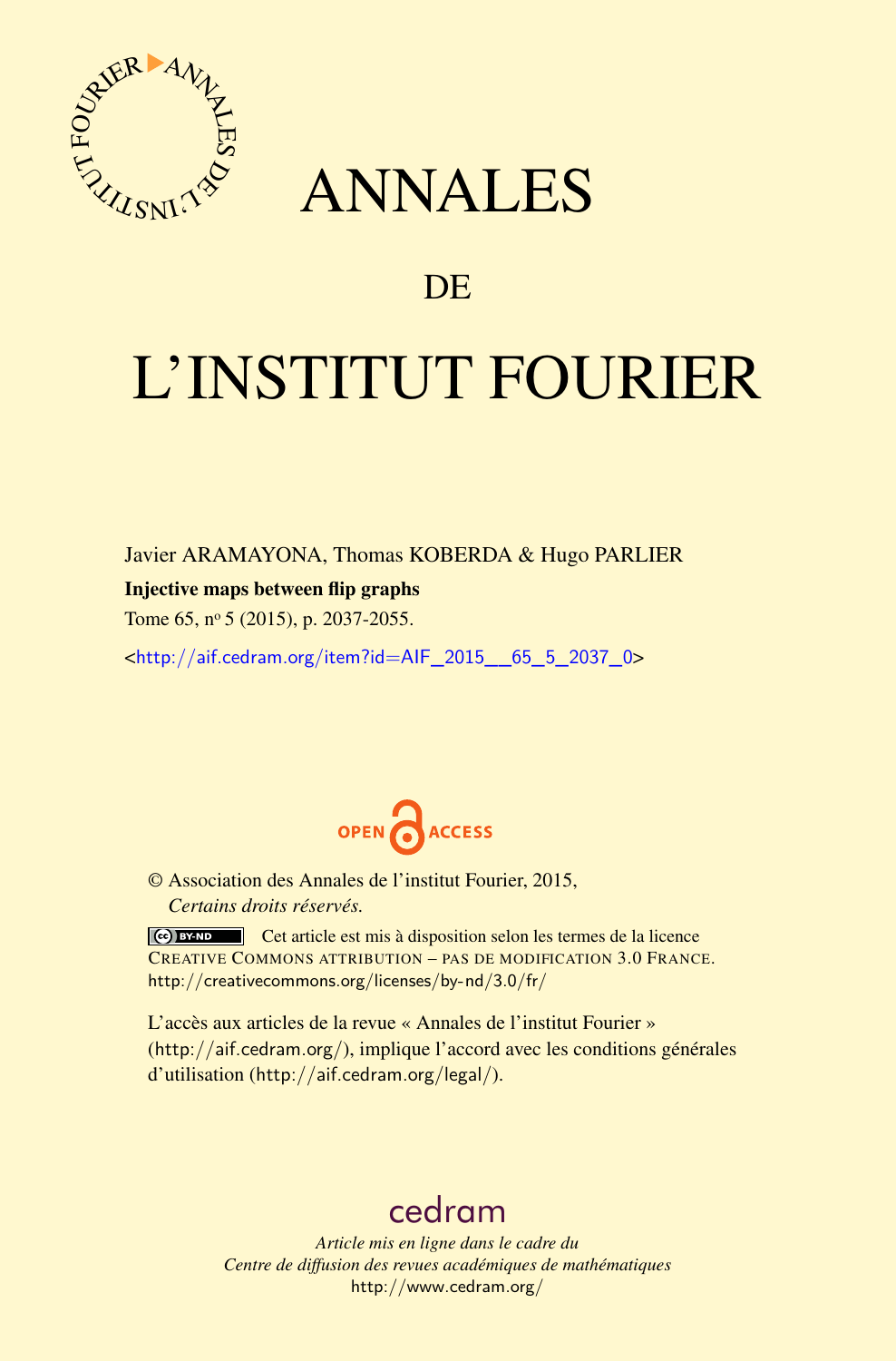#### INJECTIVE MAPS BETWEEN FLIP GRAPHS

**by Javier ARAMAYONA, Thomas KOBERDA & Hugo PARLIER (\*)**

ABSTRACT. — We prove that every injective simplicial map  $\mathcal{F}(S) \to \mathcal{F}(S')$ between flip graphs is induced by a subsurface inclusion  $S \to S'$ , except in finitely many cases. This extends a result of Korkmaz–Papadopoulos which asserts that every automorphism of the flip graph of a surface without boundary is induced by a surface homeomorphism.

Résumé. — Nous montrons que, sauf dans quelques cas exceptionnels, toute application injective entre graphes de triangulations d'une surface est induite par une inclusion. Cela généralise un résultat de Korkmaz et Papadopoulos qui dit que tout automorphisme du graphe de triangulations d'une surface sans bord est induit par un homéomorphisme de la surface.

#### **1. Introduction**

Consider a compact, connected and orientable surface *S*, of genus  $q \ge 0$ with  $b \ge 0$  boundary components. Moreover, assume that *S* has  $p + q > 0$ marked points, with  $p \ge 0$  in the interior of *S* and the other  $q \ge 0$  in  $\partial S$ , subject to the condition that every component of *∂S* must contain at least one marked point. When convenient, we sometimes think of marked points in the interior of *S* as punctures.

By an arc on *S* we will mean the homotopy class (relative to the marked points) of an arc properly contained in *S*, and which intersects the set of

Keywords: Triangulation graph, flip, embedding.

Math. classification: 57M50, 05C10, 05C60.

<sup>(\*)</sup> The authors would like to thank the Institute for Mathematical Sciences of Singapore, the Mathematisches Forschungsinstitut Oberwolfach, the Technion, and the Universidad de Zaragoza, where parts of this work were completed. We would like to thank the referee for his/her comments. The first named author was supported by BQR and Campus Iberus grants. The second named author was partially supported by NSF grant DMS-1203964. The third author is supported by Swiss National Science Foundation grant PP00P2-128557.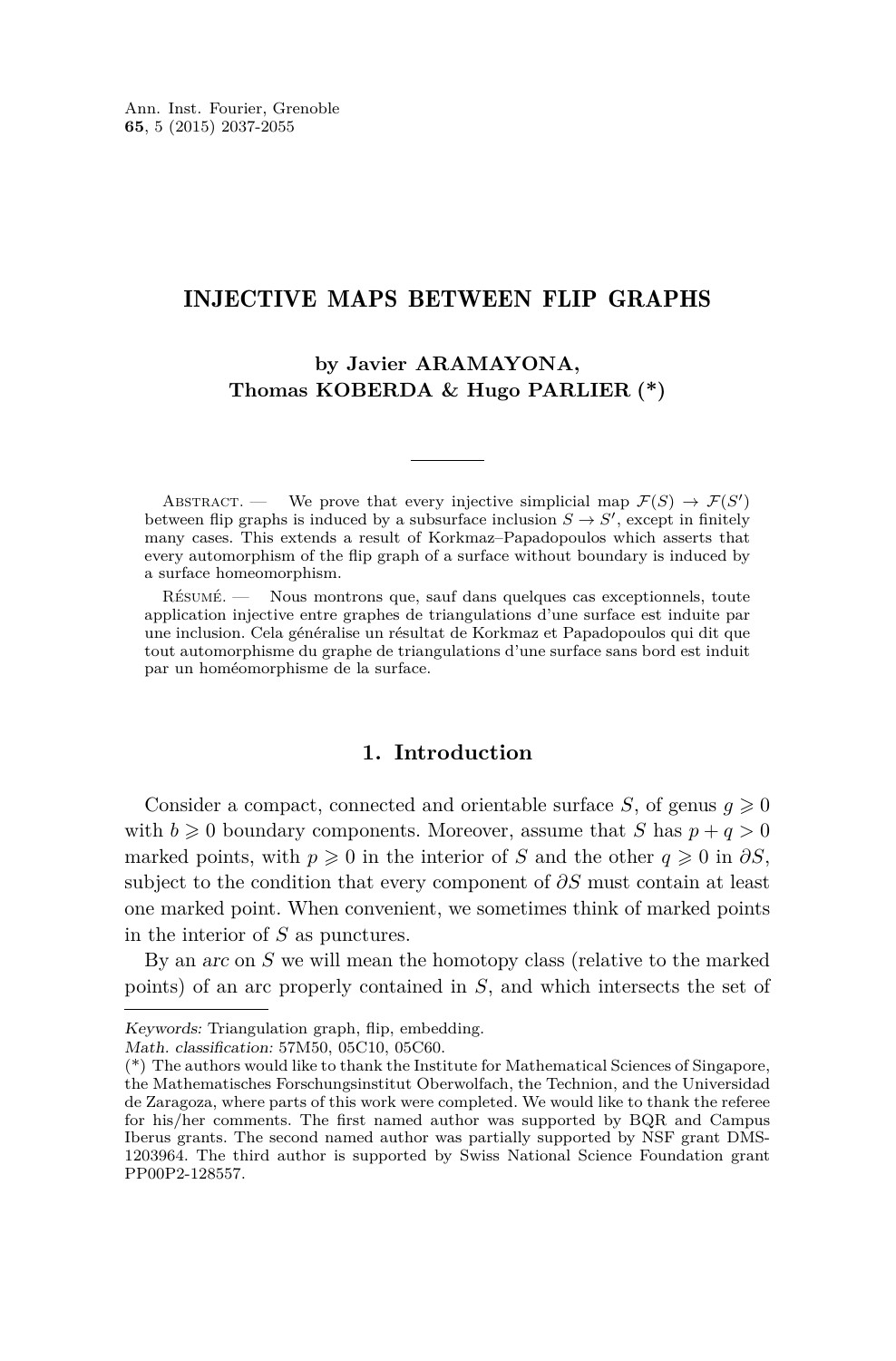<span id="page-2-0"></span>marked points only at its endpoints. A multiarc is a collection of arcs on *S* with pairwise disjoint interiors. A maximal multiarc is called a triangulation; observe that every triangulation of *S* contains exactly  $d(S)$  =  $6q + 3b + 3p + q - 6$  arcs. The *flip graph*  $\mathcal{F}(S)$  is the simplicial graph whose vertices are triangulations of *S*, and where two triangulations are adjacent if and only if they share exactly  $d(S) - 1$  arcs; note this implies that the remaining two arcs intersect exactly once. The reader may wish to note the equivalence of the flip graph and the triangulation graph used by other authors, such as M. Bell [\[2\]](#page-19-0).

Observe that  $\mathcal{F}(S)$  is locally finite, as every vertex has valence at most  $d(S)$ . Since the mapping class group  $Mod(S)$  acts on  $\mathcal{F}(S)$  by automorphisms and since the quotient is compact, it follows by the Švarc–Milnor Lemma (see, e.g., [\[3\]](#page-19-0)) that  $\mathcal{F}(S)$  and  $Mod(S)$  are quasi-isometric. This fact has been exploited by Disarlo–Parlier [\[6\]](#page-19-0) to give an elementary proof of a result of Masur–Minsky [\[9\]](#page-19-0) that subsurface inclusions induce quasi-isometric embeddings between the corresponding mapping class groups. In a different direction, the flip graph has recently been used by Costantino–Martelli [\[4\]](#page-19-0) to construct families of quantum representations of mapping class groups.

In this paper, we classify all injective simplicial maps between flip graphs. Before giving a precise statement we need some definitions. Given surfaces *S* and *S*<sup>'</sup>, by an embedding of *S* into *S*<sup>'</sup> we mean a  $\pi_1$ -injective continuous map  $h: S \to S'$  that maps every marked point on *S* to a marked point on  $S'$ .

An embedding  $h : S \to S'$  induces an injective simplicial map  $\phi : \mathcal{F}(S) \to$  $\mathcal{F}(S')$  as follows: we choose a triangulation *A* of  $S' \setminus \text{int}(h(S))$ , plus a collection *B* of arcs on  $\partial h(S)$  whose union is homeomorphic to  $\partial h(S)$ , and then define  $\phi(v) = h(v) \cup A \cup B$  for all  $v \in \mathcal{F}(S)$ .

The purpose of this paper is to prove that, provided *S* is "complicated enough", every injective simplicial map  $\mathcal{F}(S) \to \mathcal{F}(S')$  arises in this way. More concretely, we will say that the surface *S* is exceptional if it is an essential subsurface of (and possibly equal to) a torus with at most two marked points, or a sphere with at most four marked points. Our main result is:

THEOREM  $1.1.$  — Suppose *S* is non-exceptional. Then every injective simplicial map  $\phi : \mathcal{F}(S) \to \mathcal{F}(S')$  is induced by an embedding  $S \to S'$ .

Note that if *S* is a cylinder with two boundary components and one vertex on each boundary then  $\mathcal{F}(S) \cong \mathbb{R}$  with its usual simplicial structure, and thus the statement of Theorem 1.1 is false in this case. If *S* is a torus with one marked point then  $\mathcal{F}(S)$  is an infinite trivalent tree, which we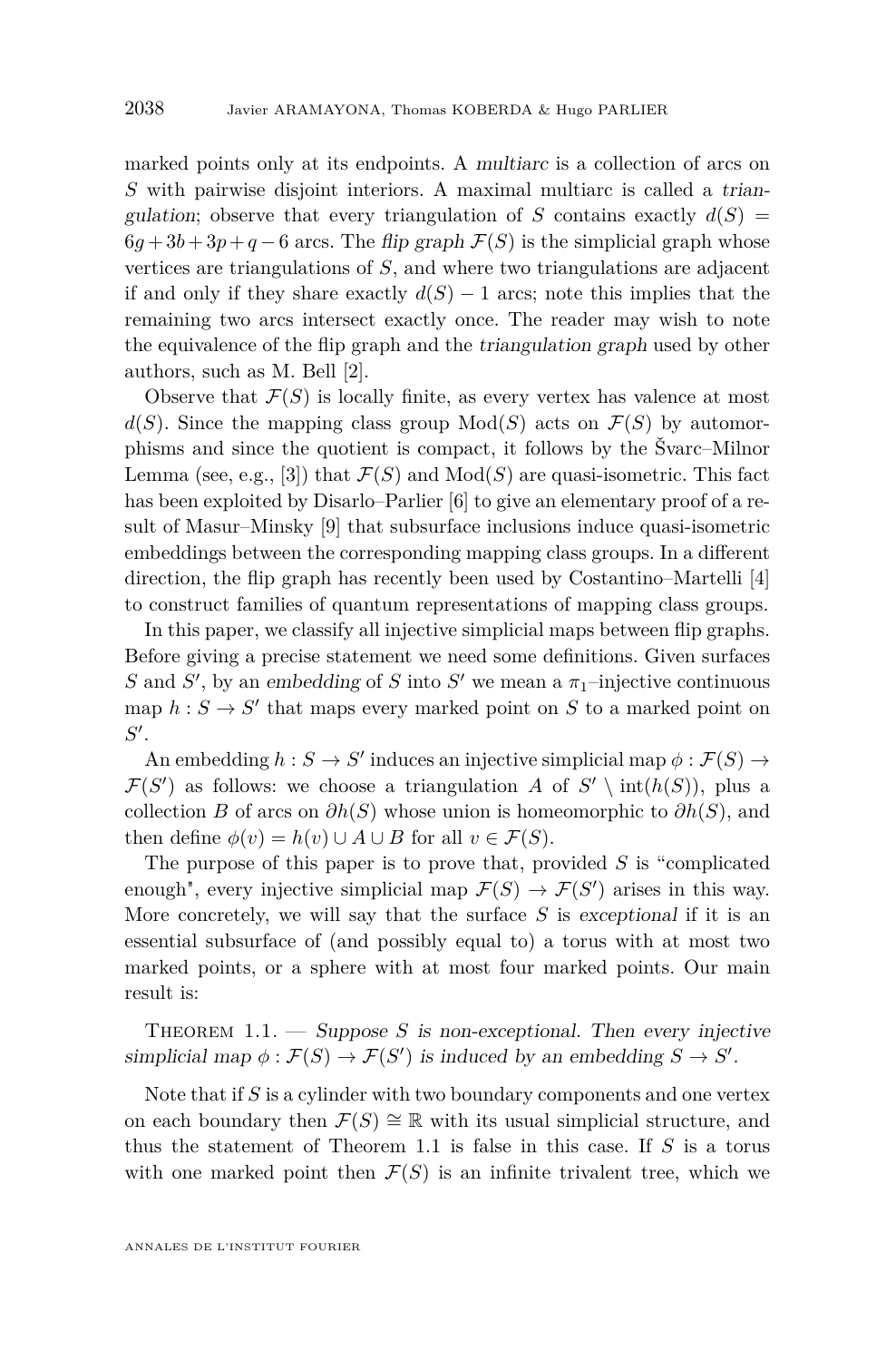<span id="page-3-0"></span>conjecture can be embedded in the flip graph of any surface of genus  $\geq 2$ with one marked point in a way that is not induced by an embedding between the corresponding surfaces. While these examples highlight the failure of Theorem [1.1](#page-2-0) for an arbitrary surface *S*, we do not know at this time whether Theorem [1.1](#page-2-0) holds for some of the surfaces excluded in the hypotheses.

Theorem [1.1](#page-2-0) should be compared with a previous result [\[1\]](#page-19-0) of the first author, which shows the analogous statement for injective maps between pants graphs of surfaces. While the proofs of both results are similar in spirit, the technicalities are rather different; that said, we suspect that it should be possible to give axiomatic conditions for certain classes of graphs, built from arcs or curves on surfaces, that guarantee that simplicial injections between two such graphs are always induced by embeddings of the underlying surfaces.

As usual, the flip graph becomes a geodesic metric space by declaring the length of each edge to be equal to 1. Combining Theorem [1.1](#page-2-0) with the convexity result of Disarlo–Parlier[\[6\]](#page-19-0), we obtain the following corollary:

COROLLARY 1.2. — Suppose *S* is non-exceptional, and let  $\phi : \mathcal{F}(S) \rightarrow$  $\mathcal{F}(S')$  be an injective simplicial map. Then  $\phi(\mathcal{F}(S))$  is a totally geodesic subset of  $\mathcal{F}(S')$ ; in other words, any geodesic in  $\mathcal{F}(S')$  connecting two points of  $\phi(\mathcal{F}(S))$  is entirely contained in  $\phi(\mathcal{F}(S))$ .

We now give an idea of the proof of Theorem [1.1.](#page-2-0) The first step will be to show the following:

THEOREM 1.3. — Suppose *S* is non-exceptional, and let  $\phi : \mathcal{F}(S) \rightarrow$  $\mathcal{F}(S')$  be an injective simplicial map. Then:

- (1) We have  $d(S) \leq d(S')$ ;
- (2) There exists a multiarc  $A \subset S'$ , with  $d(S') d(S)$  elements, such that  $A \subset \phi(v)$  for all  $v \in \mathcal{F}(S)$ .

In other words,  $\phi(\mathcal{F}(S)) \subset \mathcal{F}_A(S')$ , where  $\mathcal{F}_A(S')$  denotes the subgraph of  $\mathcal{F}(S')$  spanned by those triangulations of  $S'$  that contain *A*. Observe that there is a natural isomorphism  $\mathcal{F}_A(S') \cong \mathcal{F}(S' \setminus A)$ , where  $S' \setminus A$  is the result of cutting  $S'$  open along every element of  $A$ , and thus we can view the map  $\phi$  as a simplicial injection  $\mathcal{F}(S) \to \mathcal{F}(S' \setminus A)$ . Noting that  $d(S) = d(S' \setminus A)$ , Theorem [1.1](#page-2-0) will follow from:

THEOREM 1.4. — Let *S* and *S*<sup> $\prime$ </sup> be connected surfaces, with  $d(S)$  =  $d(S')$  and *S* non-exceptional. Then every injective simplicial map  $\mathcal{F}(S) \to$  $\mathcal{F}(S')$  is induced by a homeomorphism  $S \to S'$ .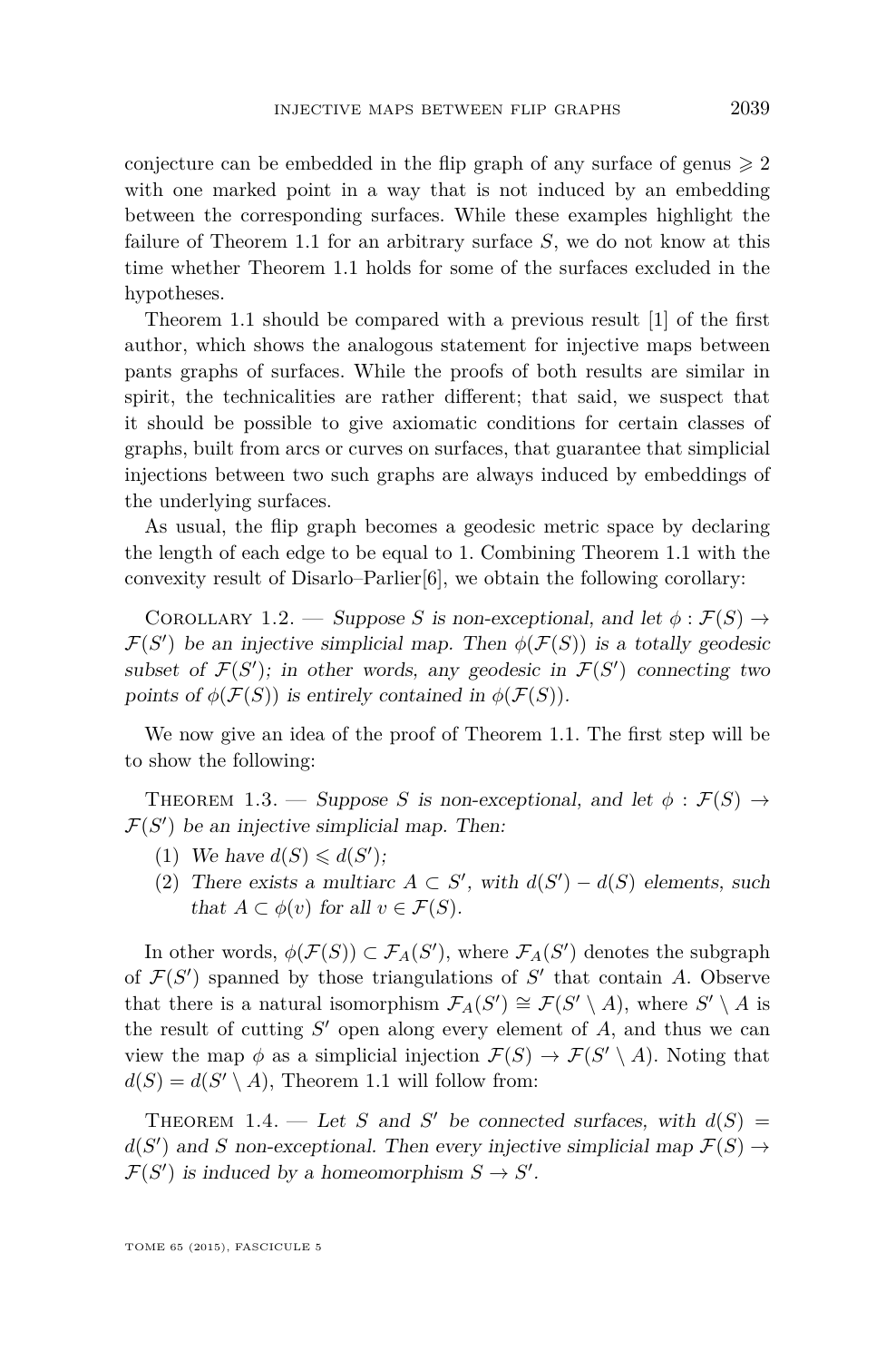<span id="page-4-0"></span>Remark 1.5. — Theorem [1.1](#page-2-0) was previously shown by Korkmaz and Papadopoulos [\[8\]](#page-19-0) in the special case when  $S = S'$ ,  $\partial S = \emptyset$ , and the map  $\mathcal{F}(S) \to \mathcal{F}(S')$  is an automorphism.

#### **2.** Paths in  $\mathcal{F}(S)$

Similarly to the case of pants graphs [\[1\]](#page-19-0), a large part of our arguments boil down to understanding when it is possible to extend a pair of adjacent edges in  $\mathcal{F}(S)$  to a square or a pentagon; see below for definitions. As it turns out, this issue is significantly more subtle here than for pants graphs, due to the fact that there are vertices in  $\mathcal{F}(S)$  with non-isomorphic links. The purpose of this section is to prove a series of technical results that will overcome these difficulties. We begin with some definitions.

#### **2.1. Flippable vs. unflippable arcs**

Let  $v \in \mathcal{F}(S)$  be a triangulation, and let  $a \subset S$  be an arc such that  $a \in v$ . We will say that  $a$  is *flippable with respect to*  $v$  if there exists a triangulation  $v' \in \mathcal{F}(S)$  that is adjacent to *v*' in  $\mathcal{F}(S)$  and satisfies  $v \setminus (v \cap v') = a$ . In other words, the edges in the triangulations  $v$  and  $v'$  of  $S$  differ only by the arc *a*. We will denote the flip from *v* to *v*' by  $a \to a'$ . Observe that  $a \in v$ is unflippable if and only if, up to a homeomorphism of *S*, *v* contains the arcs in Figure 2.1; furthermore, if  $v'$  is any other triangulation containing those arcs, then  $a$  is unflippable with respect to  $v'$ .



Figure 2.1. An unflippable arc of a triangulation

Given a vertex  $v \in \mathcal{F}(S)$ , denote by  $deg(v)$  the valence of v in  $\mathcal{F}(S)$ ; that is, the number of vertices of  $\mathcal{F}(S)$  that are adjacent to *v*. Observe that  $deg(v) \leq d(S)$  for every vertex  $v \in \mathcal{F}(S)$ , and that there exists a vertex  $u \in$  $\mathcal{F}(S)$  for which deg(*u*) =  $d(S)$ ; indeed, in light of the previous paragraph it suffices to consider a triangulation that contains no arcs bounding a once-punctured disk.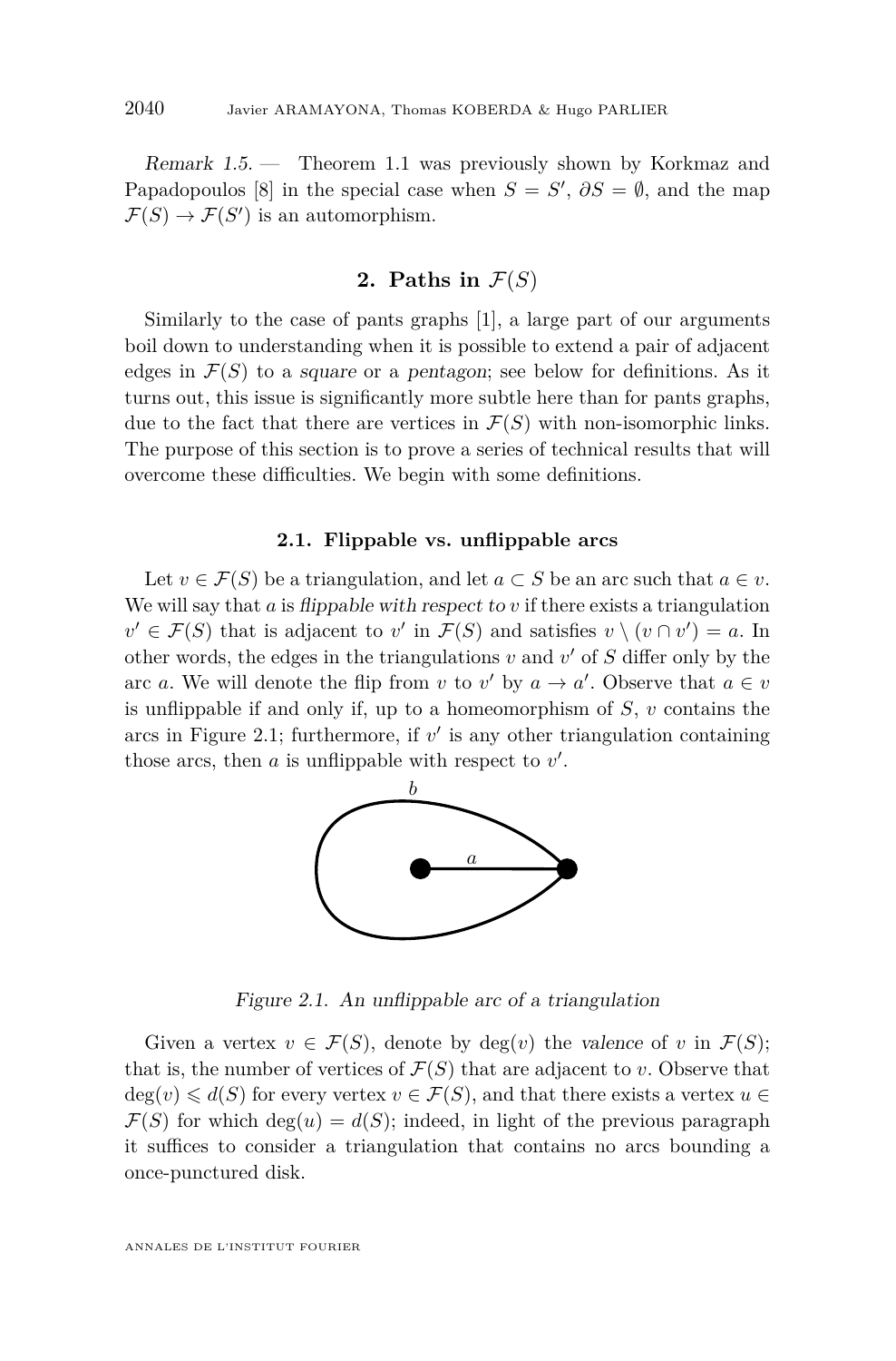#### **2.2. Squares and pentagons**

<span id="page-5-0"></span>A square (resp. a pentagon) in  $\mathcal{F}(S)$  is a closed path with four (resp. five) vertices. Korkmaz-Papadopoulos [\[8\]](#page-19-0) have shown that every square and pentagon in  $\mathcal{F}(S)$  is of the form of the one described in Figures 2.2 and 2.3; see Lemmas 2.2 and 2.3 of [\[8\]](#page-19-0). In particular we have the following observation, which we state as a separate lemma,

LEMMA 2.1. — Let  $\sigma$  be a square or pentagon in  $\mathcal{F}(S)$ . Then  $\bigcap_{v \in \sigma} v$ consists of exactly  $d(S) - 2$  curves.



Figure 2.2. Schematics of a square in the flip graph



Figure 2.3. Schematics of a pentagon in the flip graph

As mentioned above, one of the main difficulties stems from the fact that there exist pairs of adjacent edges of  $\mathcal{F}(S)$  that are not contained in a square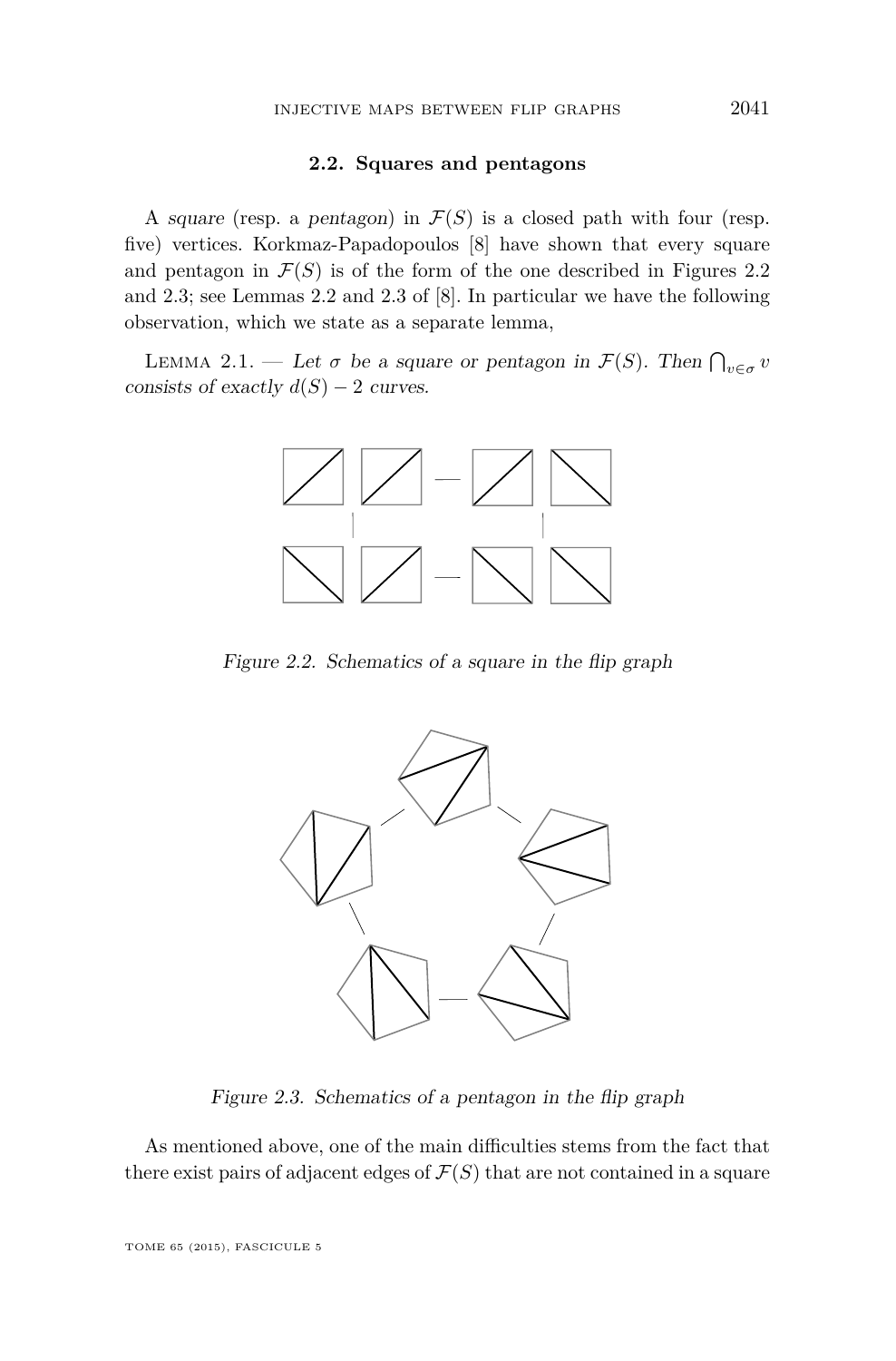<span id="page-6-0"></span>or a pentagon. In light of this, we introduce the notion of an extendable edge: we will say that the (oriented) edge  $(u, v)$  of  $\mathcal{F}(S)$  is extendable if for all  $w \in \text{link}(v) \setminus \{u\}$ , there is a square or a pentagon in  $\mathcal{F}(S)$  that contains  $\{u, v, w\}$ ; here, link(*v*) denotes the link of the vertex *v* in  $\mathcal{F}(S)$ , i.e. the set of vertices adjacent to *v*. A path is called extendable if it consists of extendable edges.

The next two propositions will be crucial for the proof of Theorem [1.3,](#page-3-0) as they guarantee that there are enough extendable paths in  $\mathcal{F}(S)$ .

PROPOSITION 2.2. — Every pair of vertices  $u, v \in \mathcal{F}(S)$  with

 $\deg(u) = \deg(v) = d(S)$ 

may be joined by a path  $u = u_0, u_1, \ldots, u_n = v$  such that  $(u_i, u_{i+1})$  is extendable for all  $0 \leq i \leq n$ .

PROPOSITION 2.3. — Let  $u, v \in \mathcal{F}(S)$  be adjacent vertices with deg(*u*) >  $deg(v)$ . For every  $w \in link(v) \setminus \{u\}$  either  $u, v, w$  belong to a common square or there is an extendable path between *u* and *w*.

The proof of the above propositions in somewhat involved and will be broken down into a series of intermediate lemmas. We need some notation before commencing. By a triangle on *S* we mean a simply connected region bounded by three arcs on *S*. We define quadrilaterals, pentagons and hexagons in a similar fashion. Finally, by a cylinder we mean an essential subsurface of *S* that is homeomorphic to  $\mathbb{S}^1 \times [0,1]$ , without any interior marked points, and whose boundary components are two distinct arcs on *S*.

LEMMA 2.4. — Let  $(u, v)$  and  $(v, w)$  be adjacent edges in  $\mathcal{F}(S)$  with  $deg(u) \geqslant deg(v)$ .

Then either  $(u, v)$  and  $(v, w)$  are contained in a common square or a pentagon, or the two corresponding flips from *u* to *v* and from *v* to *w* are supported inside a common cylinder.

Proof. — Denote by  $a \to a'$  and  $b \to b'$  the flips from *u* to *v* and from *v* to *w*, respectively, and observe that  $b \neq a'$ . If *a'* and *b* belong to two different triangles of *v* then  $u, v, w$  are contained in a square in  $\mathcal{F}(S)$ , which has  $v' := (u \setminus b) \cup b'$  has the remaining vertex.

Suppose now that  $a'$  and  $b$  belong to the same triangle of  $v$ . In this case  $b$ is contained in a quadrilateral containing  $a$  and  $a'$ . We denote the remaining sides of this square by *c, d, e* as in Figure [2.4.](#page-7-0) Note that  $deg(u) \geqslant deg(v)$ implies that the arc *a* does not bound a once-punctured disk; otherwise an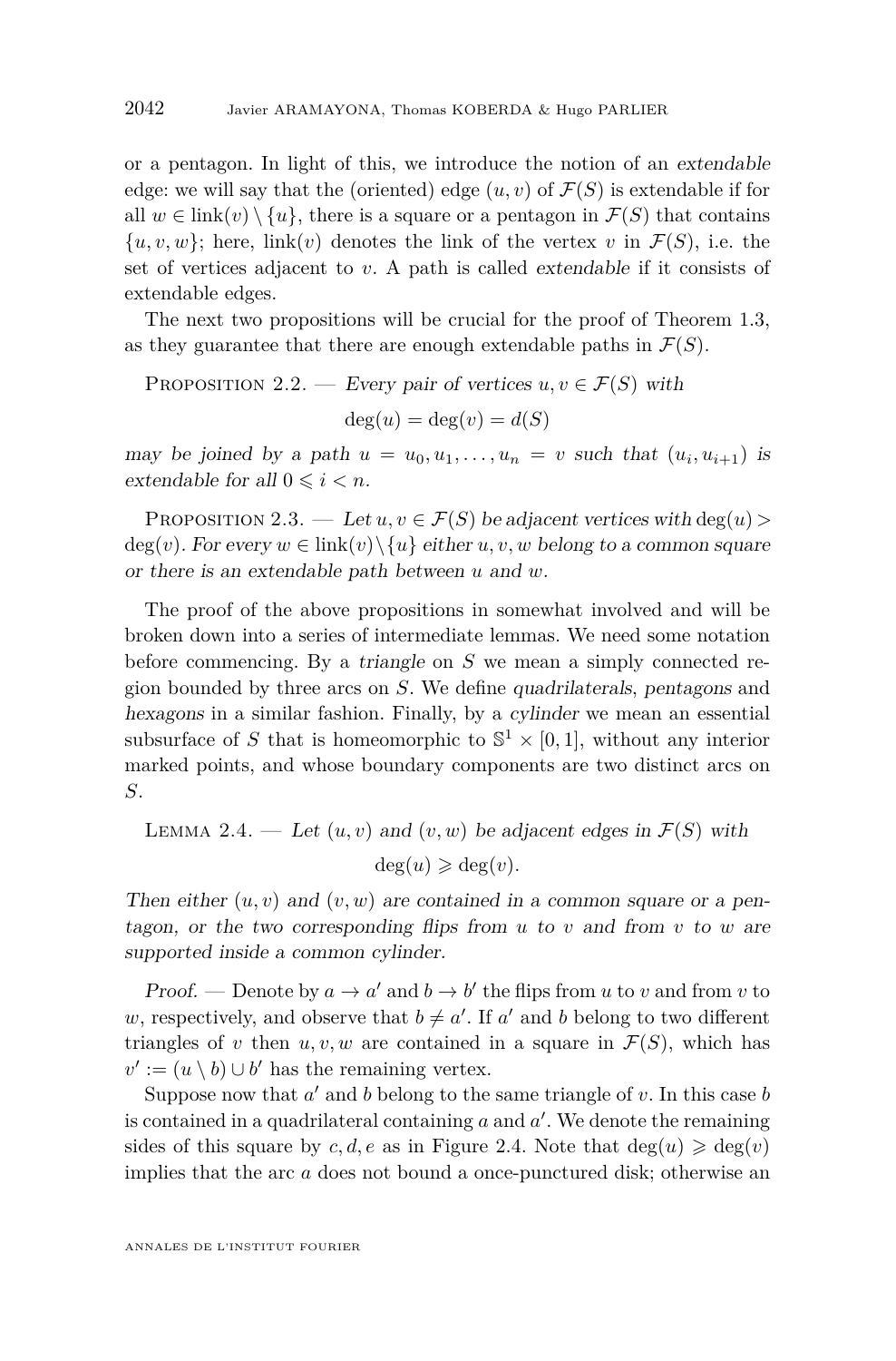<span id="page-7-0"></span>unflippable arc in  $u$  would become flippable in  $v$ . In turn, this yields that  $c \neq d$  and  $b \neq e$ .

If  $b \neq c$  then there is a second triangle of *v* to which *b* belongs. The union of this triangle with the former quadrilateral is a pentagon, and hence one can extend the edges  $(u, v)$  and  $(v, w)$  to a pentagon in  $\mathcal{F}(S)$ as in Figure 2.5. If, on the other hand,  $b = c$ , then we see that  $u, v, w$ are connected by two flips that are supported in a common cylinder. This completes the proof of the lemma.  $\Box$ 



Figure 2.4. A quadrilateral in *S*



Figure 2.5. Completing edges to a pentagon in  $\mathcal{F}(S)$ 

A flip that is supported on a cylinder will be called a cylinder flip, see Figure [2.6.](#page-8-0) The following lemma states that it is always possible to "bypass" a cylinder flip:

TOME 65 (2015), FASCICULE 5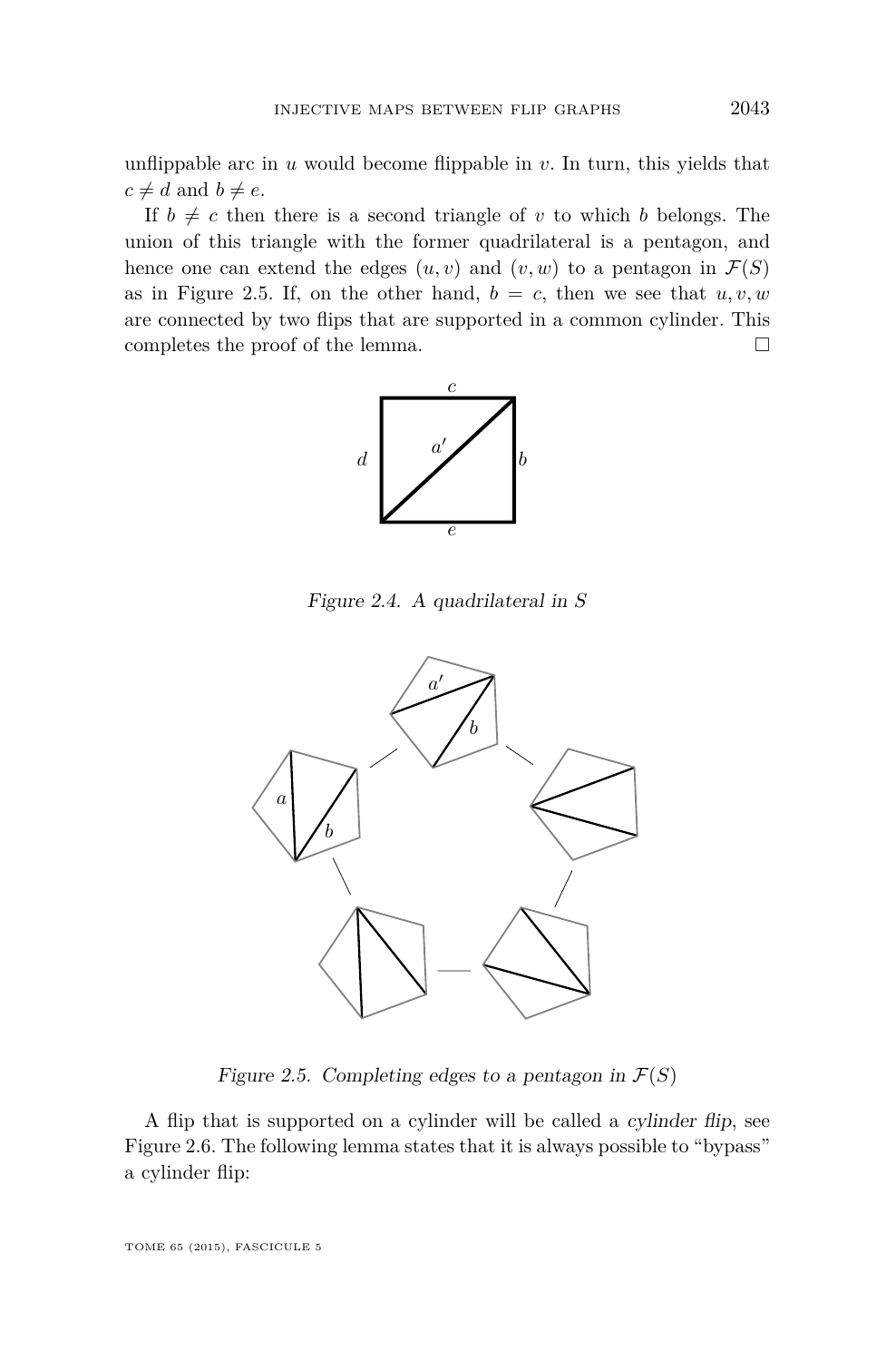<span id="page-8-0"></span>LEMMA 2.5. — Let *S* be a non-exceptional surface and let  $u, v \in \mathcal{F}(S)$ be adjacent vertices such that  $deg(u) = deg(v)$  and the flip from *u* to *v* is a cylinder flip. Then there exists a path  $u = u_1, u_2, \ldots, u_k = v$  with

$$
\deg(u_i) = \deg(u) = \deg(v)
$$

and such that the flip from  $u_i$  to  $u_{i+1}$  is a non-cylinder flip for all  $i \in$  $\{1, \ldots, k-1\}.$ 

Remark 2.6. — If  $u, v \in \mathcal{F}(S)$  are adjacent vertices of equal degree and the flip from  $u$  to  $v$  is not a cylinder flip, then such flip is supported on a quadrilateral on *S* whose boundary arcs are pairwise distinct; compare with Figures [2.1](#page-4-0) and 2.6.

Proof of Lemma 2.5. — Let u and v be adjacent vertices with  $deg(u)$  $deg(v)$  and such that the flip from *u* to *v* is a cylinder flip. Then *u* and *v* contain the arcs the left and right pictures of Figure 2.6, respectively; we will refer to the labeling shown therein.



Figure 2.6. Local schematics for a cylinder flip.

Observe that if  $a = b$  or if both  $a$  and  $b$  are contained in  $\partial S$ , then  $S$  is exceptional. We can thus assume that  $a \not\subset \partial S$  and  $a \neq b$ . In particular *a* belongs to two distinct triangles on *u* and we have the following pentagon as in Figure [2.7.](#page-9-0)

If  $c = d$  then  $b \not\subset \partial S$ , for otherwise *S* is exceptional. We can thus consider the other triangle to which *b* belongs, and denote its other edges by *e* and f. Again, if  $e = f$ , then *S* is exactly a four times punctured sphere and is thus exceptional. It follows that  $e \neq f$ . As the setup is symmetric, this in turn implies that  $c \neq d$ . We therefore have three possibilities:

Case 1:  $c, d \neq b$ . — In this case, the original cylinder flip from *u* to *v* can be completed to a pentagon by considering the flips inside the pentagon bounded by  $c, d, b$  and the two copies of *l* (see Figure [2.8\)](#page-9-0). The path we need between *u* and *v* is the path inside this pentagon that connects *u* to *v*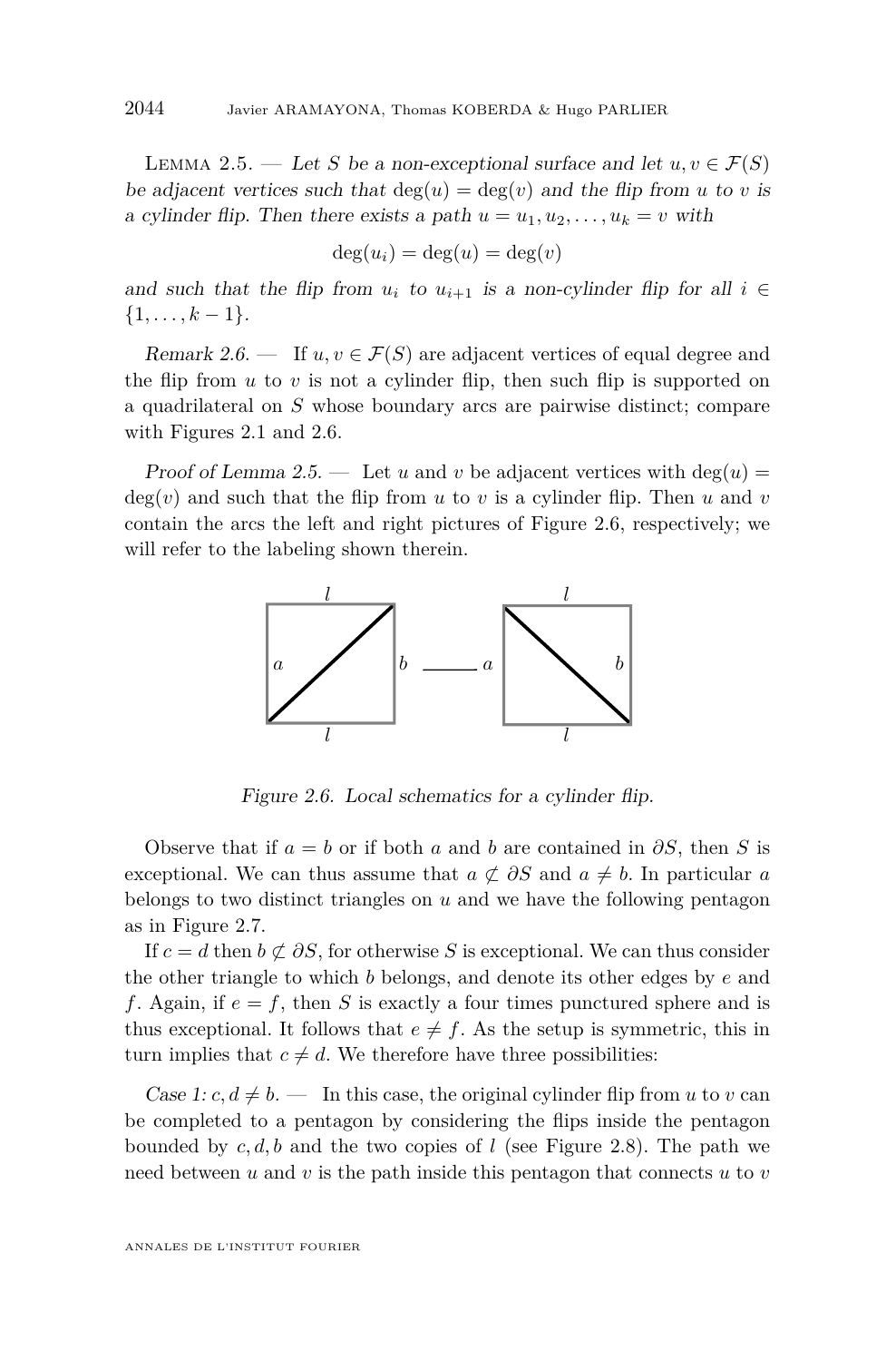<span id="page-9-0"></span>

Figure 2.7. A pentagon in *S*, with  $\alpha$  belonging to two distinct triangles

in a clockwise manner. By the remark before the proof, the only remaining issue is to check that all the flips performed along this path are made on quadrilateral edges which are distinct in *S*. This may be verified, for instance, by looking at Figure 2.8.



Figure 2.8. The pentagon in  $\mathcal{F}(S)$  when  $c, d \neq b$ 

Case 2:  $d = b$ . — As cannot be a torus with a single boundary component and a single marked point on the boundary, we have  $c \not\subset \partial S$ . Therefore *c* belongs to a second triangle; we denote the two remaining edges of this triangle by  $c'$  and  $c''$ , as in Figure [2.9.](#page-10-0) Again, as  $S$  is not exceptional (and in this case is not a torus with two marked points), we have that that  $c' \neq c''$ . We now have a hexagon formed by the different edges of the triangles, and we flip in this hexagon following the schematics in Figure [2.10.](#page-10-0)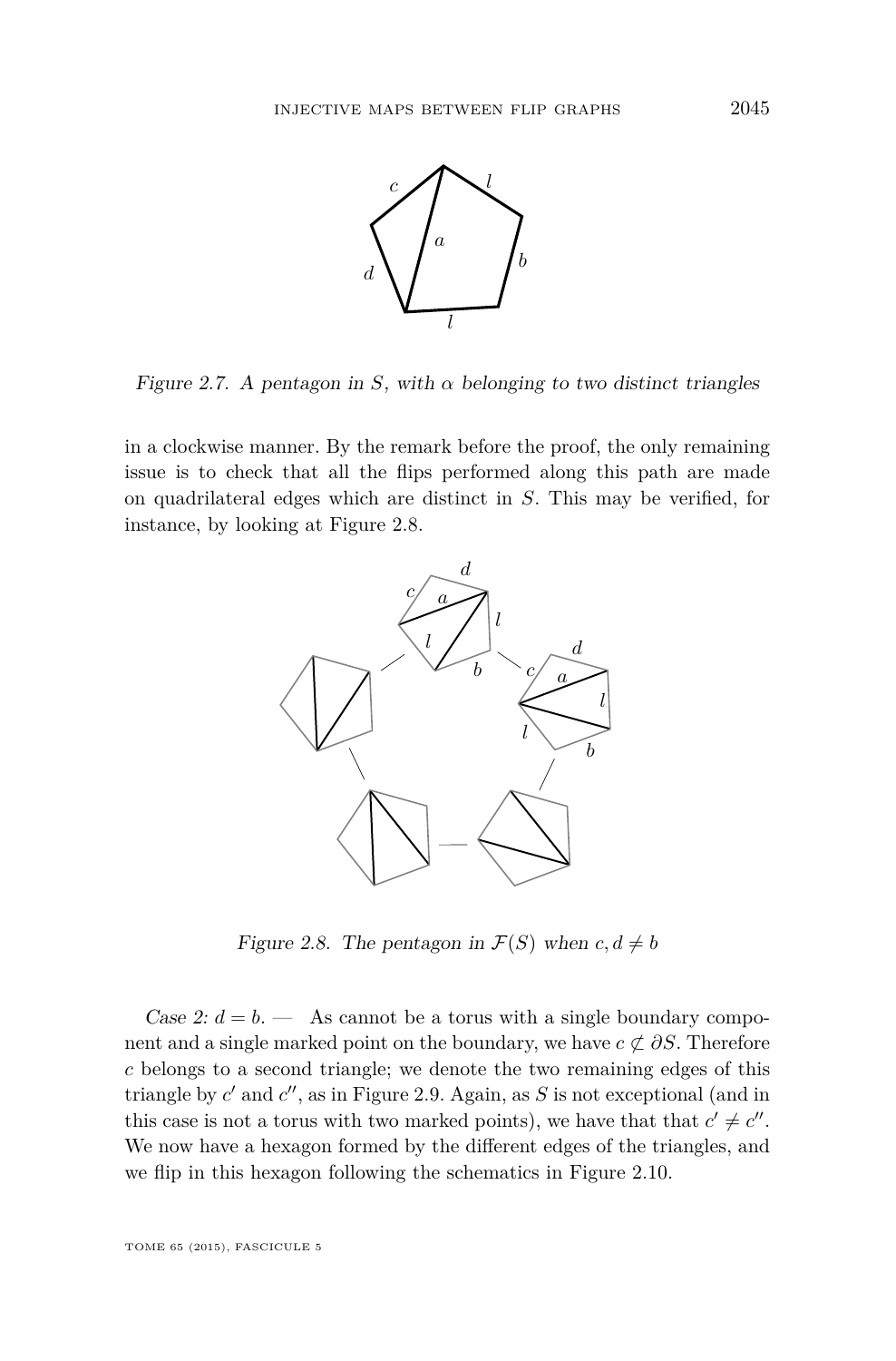<span id="page-10-0"></span>

Figure 2.9. A hexagon in *S*, where  $d = b$ 



Figure 2.10. Flipping inside a hexagon to get a path in  $\mathcal{F}(S)$ 

As before, it suffices to check that each flip is performed in a quadrilateral with four distinct edges in *S*, and we claim that this is the case. The hexagon in *S* under consideration has edges labeled cyclically by  $\{d, l, d, l, c'', c'\}.$ We include the diagonal being flipped under the cylinder flip and obtain a sequence of flips as is illustrated by Figure 2.10. The cylinder flip we wish to avoid is the top flip in the clockwise direction. The sequence of flips we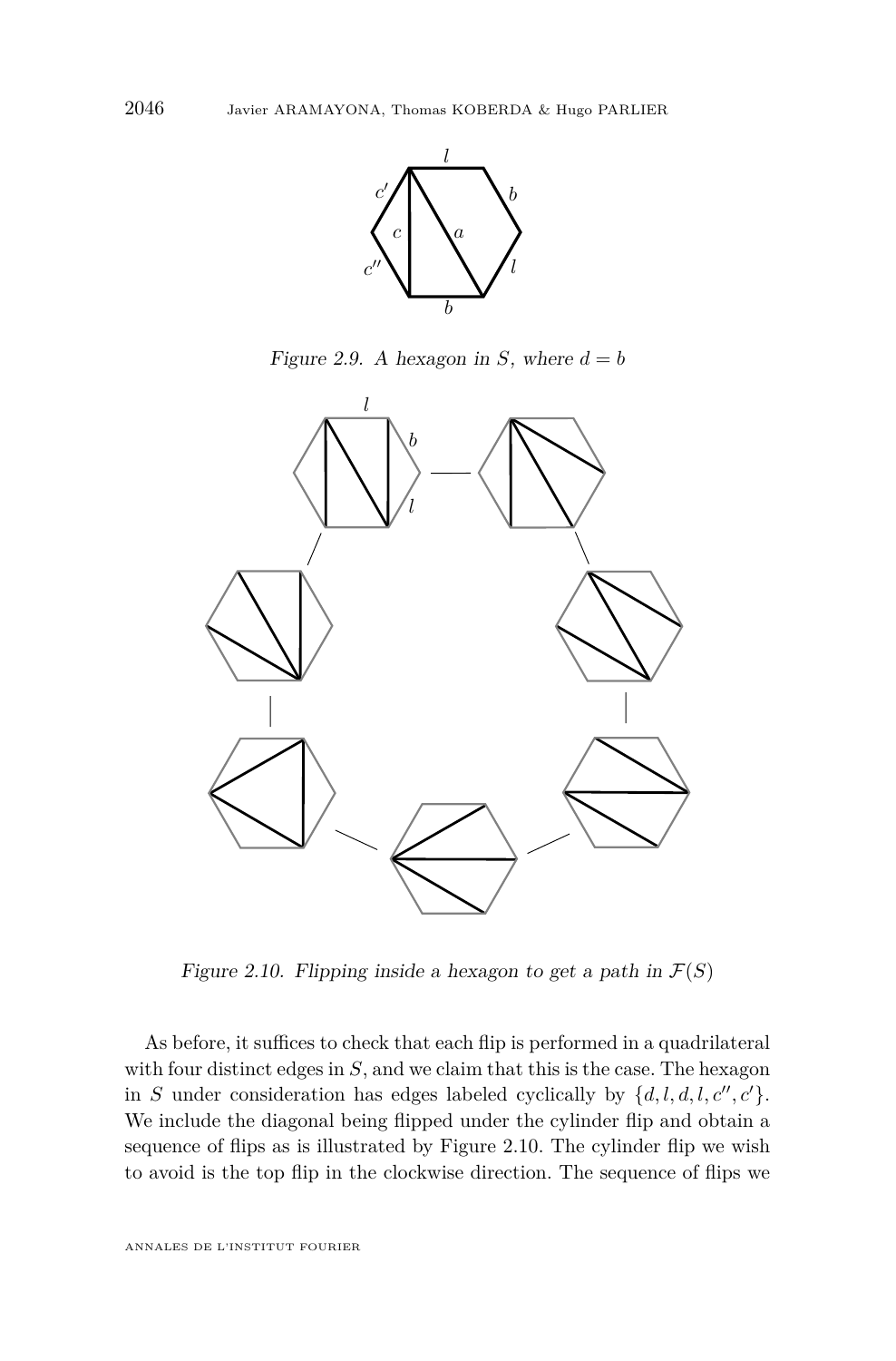use to avoid the cylinder flip traverses the heptagon in the counterclockwise direction. The claim follows immediately by inspection.

Case 3:  $c = b$ . — We argue similarly – this time  $d \not\subset \partial S$ , so we consider the other triangle to which *d* belongs. As before, because *S* is not exceptional, the two other sides of this triangle are necessarily distinct. Flipping in the resulting hexagon, we find a path (see Figure 2.11) in which it is easy to check again that all flips are performed in quadrilaterals with distinct sides. This finishes the proof.



Figure 2.11. Flipping in another hexagon to get a path in  $\mathcal{F}(S)$ 

We can now give proofs of the propositions.

Proof of Proposition [2.2.](#page-6-0) —

In light of Lemmas [2.4](#page-6-0) and [2.5,](#page-8-0) it suffices to show that any two vertices of maximal degree can be connected by a path  $\gamma$ , all of whose vertices have maximal degree. So take two vertices  $u$  and  $v$  of degree  $d(S)$  and a path

$$
\gamma_0: u=u_1,\ldots,u_n=v
$$

TOME 65 (2015), FASCICULE 5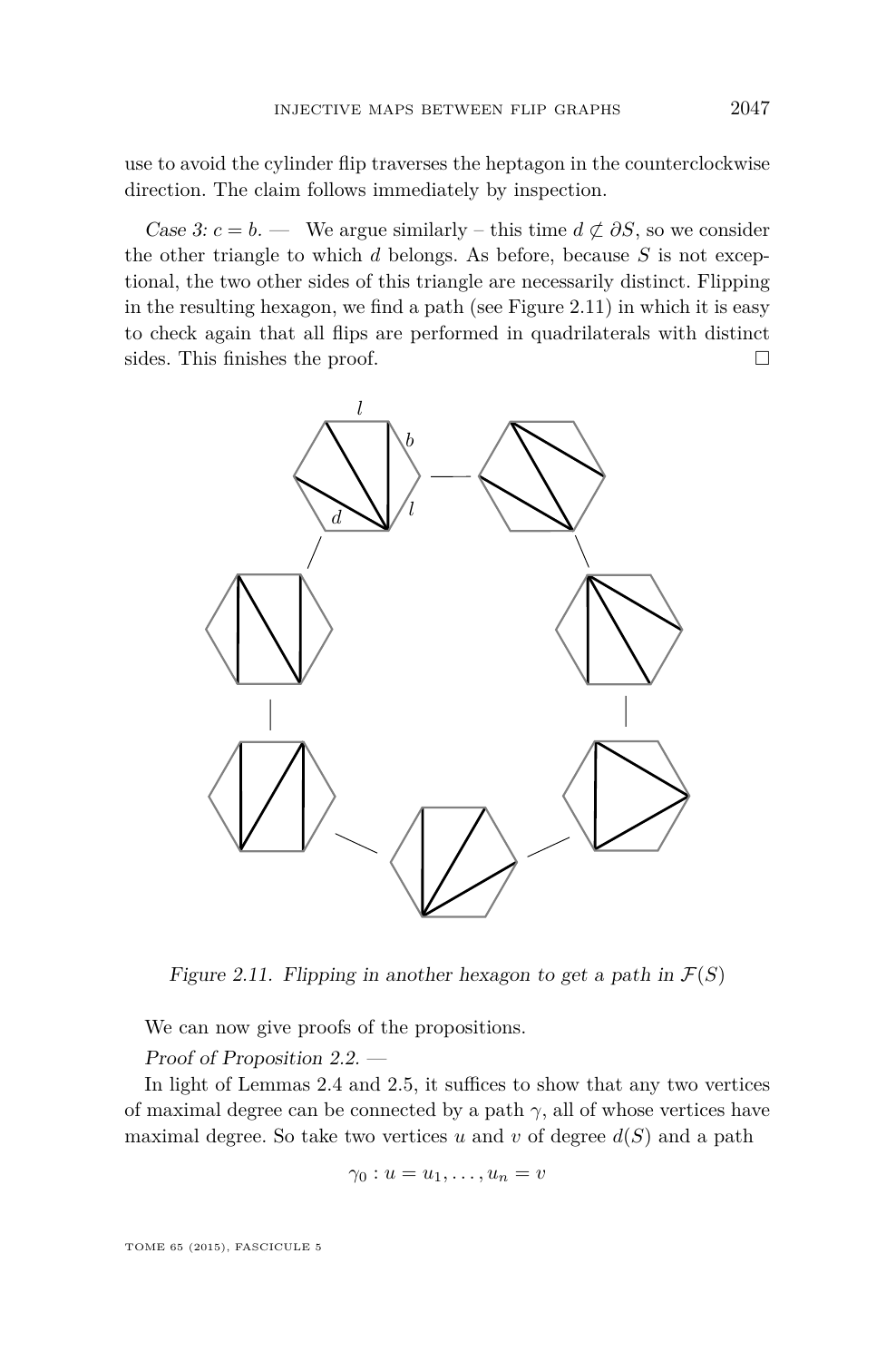<span id="page-12-0"></span>of minimal length between them. We will proceed by induction on *n*.

Suppose, for contradiction, that  $\gamma_0$  contains a vertex of non–maximal degree, and let  $1 \leq i \leq n$  be the smallest index such that  $\deg(u_i) < d(S)$ . The flip from  $u_{i-1}$  to  $u_i$  has local schematics as illustrated in Figure 2.12. We denote the loop surrounding the central vertex by *a*.



Figure 2.12. Encountering a non–maximal degree vertex on γ<sub>0</sub>

As the degree of *v* is maximal, the loop *a* in Figure 2.12 must be flipped again along  $\gamma_0$ . If the arc resulting from flipping *a* remains surrounded by the two arcs *b* and *c* in Figure 2.12, then the result is locally described by the left side of Figure 2.12. However, the minimality of *n* implies such a sequence of flips cannot occur, for otherwise  $\gamma_0$  could be shortened to a path with the same endpoints and length  $n-2$ . In particular, at least one edge of  $\gamma_0$  between  $u_i$  and  $v$  must flip one of the edges  $\{b, c\}$ . The local behavior of the resulting triangulation  $u'$  obtained by flipping one of  $\{b, c\}$ is given by Figure 2.13.



Figure 2.13. The local behavior of the triangulation  $u'$ 

Observe that by construction,  $d_{\mathcal{F}(S)}(v, u') < d_{\mathcal{F}(S)}(v, u_i)$ , where  $d_{\mathcal{F}(S)}$ denotes the combinatorial distance in  $\mathcal{F}(S)$ . Now, Figure [2.14](#page-13-0) gives a path to  $u'$  which avoids introducing the arc  $a$  until the last flip.

The previous two paragraphs furnish a path  $\gamma_1$  between *u* and *v* with the following two properties:  $u'$  is a vertex of  $\gamma_1$ , and no triangulation corresponding to a vertex on  $\gamma_1$  between *u* and *u'* contains the arc *a*.

We repeat the construction above, starting with the flip corresponding to the edge of  $\gamma_1$  which resulted in the triangulation  $u'$ . By induction on  $n$ ,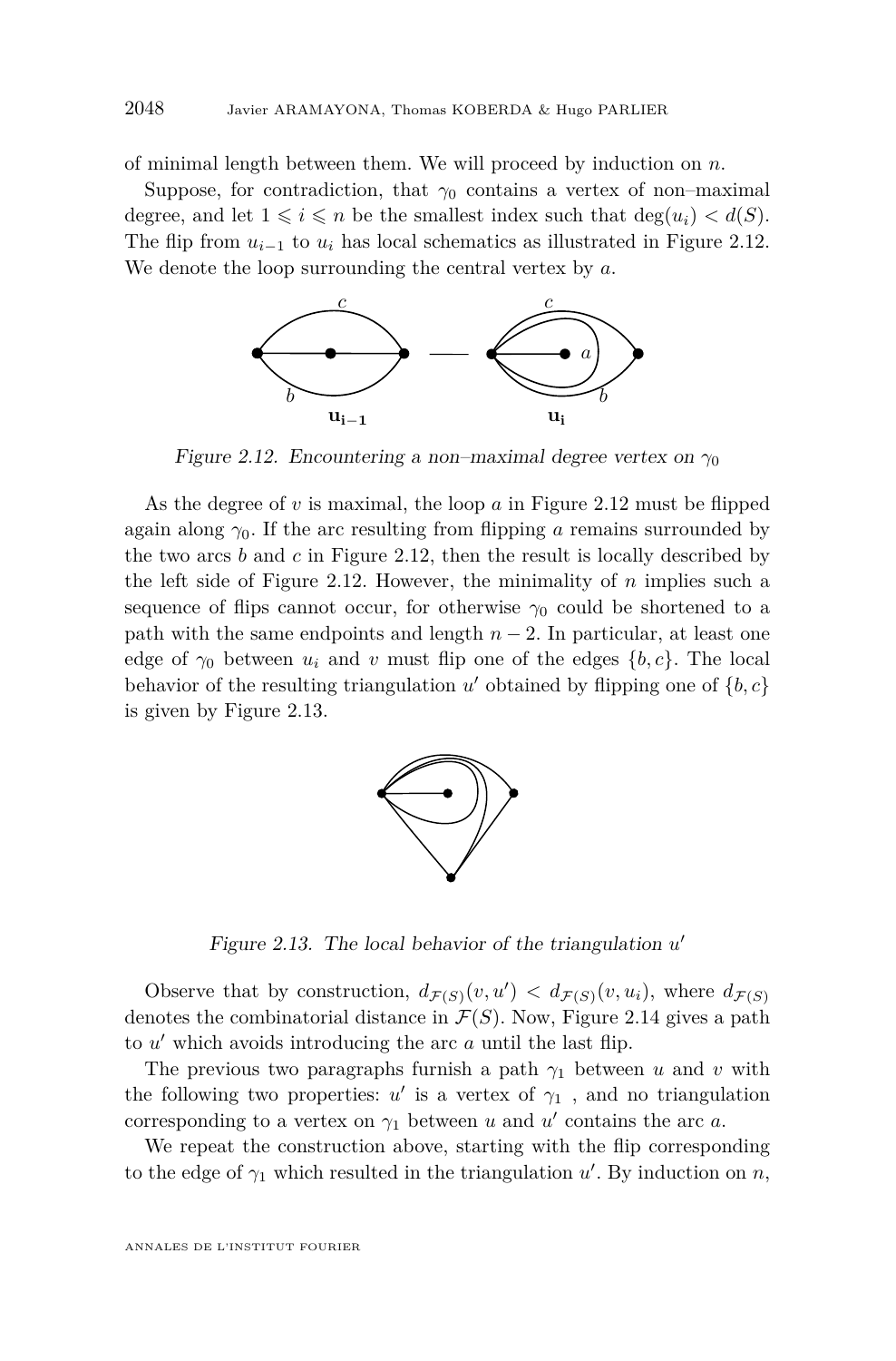<span id="page-13-0"></span>

Figure 2.14. Modifying  $\gamma_0$  to avoid *a* before *u* 

after  $k \leq n$  modifications, we will obtain a path  $\gamma_k$  from *u* to *v*, each vertex of which other than the penultimate (i.e. the vertex immediately preceding *v*) does not contain the arc *a*. From Figure [2.12,](#page-12-0) it follows that we may delete the last two edges of  $\gamma_k$  to obtain a path from *u* to *v* in which every triangulation avoids *a*.

Because there are only finitely many possible unflippable arcs occurring along  $\gamma_0$ , and because none of the modifications performed to produce  $\gamma_k$ from  $\gamma_0$  introduce any new unflippable arcs, we may perform finitely many further modifications of  $\gamma_k$  in order to obtain a path  $\gamma$  from *u* to *v* in which each triangulation has no unflippable arcs.

Proof of Proposition  $2.3$ . — The proposition will follow from an argument similar to that of Proposition [2.2.](#page-6-0) Locally, the flip from *u* to *v* is modeled on Figure [2.12.](#page-12-0)

Suppose first  $w \in \text{link}(v) \setminus \{u\}$  is obtained by flipping along an arc *a* which is not portrayed in Figure [2.12;](#page-12-0) in particular,  $w = (v \setminus a) \cup a'$ . Then  $v' := (u \setminus a) \cup a'$ , *w*, *u* and *v* form a square in  $\mathcal{F}(S)$  and we are done.

Suppose now that  $w \in \text{link}(v) \setminus \{u\}$  is obtained by flipping along an arc which is portrayed in Figure [2.12.](#page-12-0) By symmetry we can suppose that it is the lower arc *b* in such a configuration. It follows that the triangulation *w* locally looks as in Figure [2.13.](#page-12-0)

Now by Lemma [2.5](#page-8-0) and Proposition [2.2,](#page-6-0) it suffices to show that we can connect *u* and *w* by a path whose every vertex has degree  $deg(u)$ . This is exactly one of the steps in the previous proof — in fact, the path we need is the one shown in Figure 2.14.  $\Box$ 

Remark  $2.7.$  — In fact, the arguments above show that, for every "realizable" valence  $d \leq d(S)$ , any two vertices of valence *d* in  $\mathcal{F}(S)$  may be joined by a path whose every vertex has valence at least *d* and whose every edge is extendable.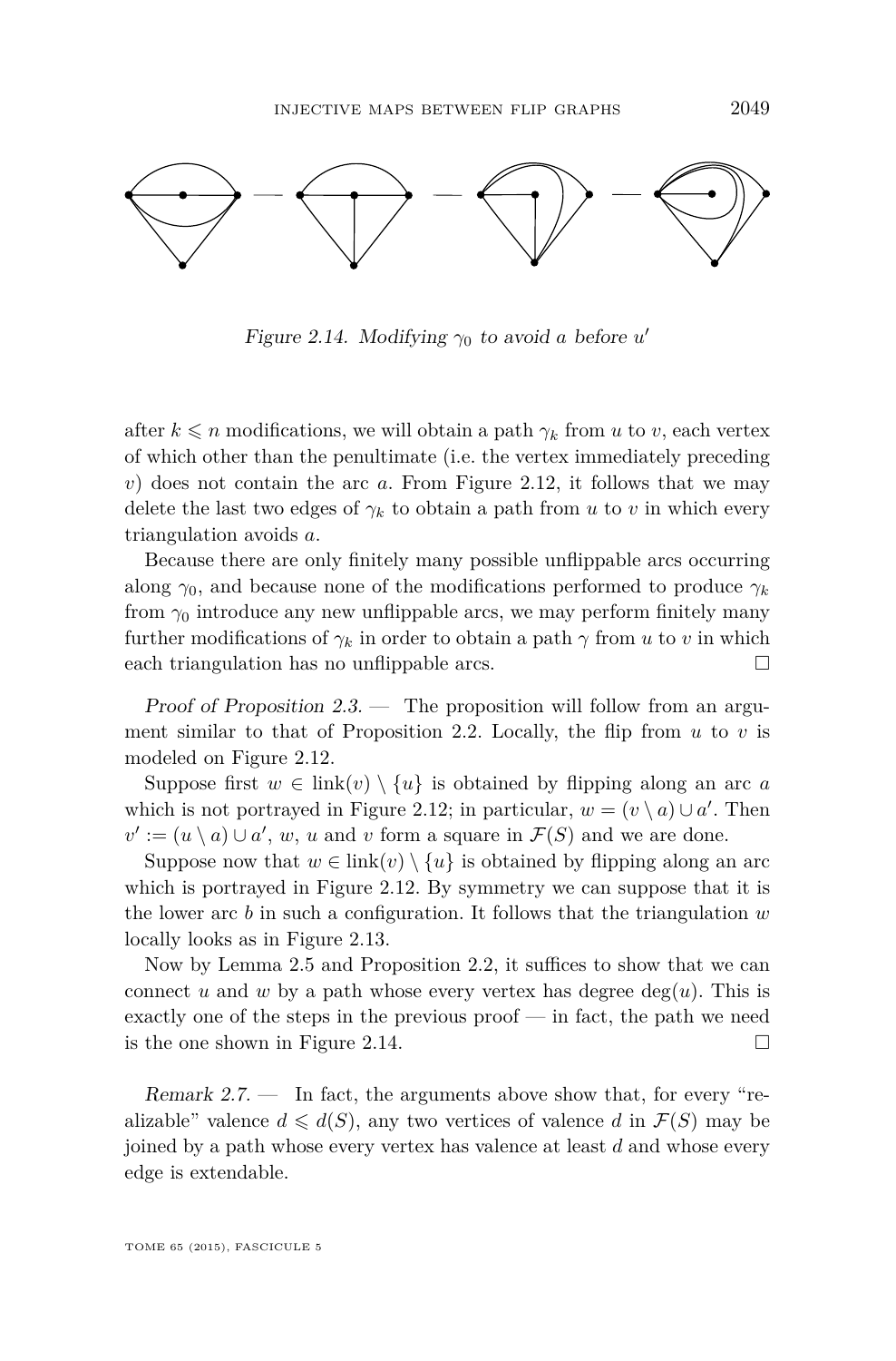#### **3. Proof of Theorem [1.3](#page-3-0)**

<span id="page-14-0"></span>Proof of part (1) of Theorem [1.3.](#page-3-0) — Choose a vertex  $u \in \mathcal{F}(S)$  with  $deg(u) = d(S)$ . Since  $\phi$  is injective, it follows that

$$
d(S) = \deg(u) \leq \deg(\phi(u)) \leq d(S'),
$$

the desired conclusion.

#### **3.1. The invariant multiarc**

The rest of the section is devoted to proving part (2) of Theorem [1.3.](#page-3-0) Let  $u \in \mathcal{F}(S)$  be a vertex with  $\deg(u) = d(S)$ , and let  $u_1, \ldots, u_{d(S)}$  be its neighbors. Define

$$
A(u) = \phi(u) \cap \phi(u_1) \cap \ldots \cap \phi(u_{d(S)})
$$

that is,  $A(u)$  is the collection of those arcs of  $u$  that are not flipped when passing from *u* to  $u_i$ , with  $i = 1, \ldots, d(S)$ . Observe that, by construction,  $A(u) \subset \phi(v)$  for every  $v \in \text{link}(u)$ . Since  $\phi$  is injective, we have that  $\phi(u_i) \neq$  $\phi(u_j)$  if  $i \neq j$ , and thus  $A(u)$  consists of exactly  $d(S') - d(S)$  vertices.

Our first step is to prove the following:

LEMMA 3.1. — Let  $u, v \in \mathcal{F}(S)$  be vertices with deg(*u*) = deg(*v*) =  $d(S)$ . Then  $A(u) = A(v)$ .

Proof. — In light of Propositions [2.2](#page-6-0) and [2.3,](#page-6-0) it suffices to prove the result in the case where  $u$  and  $v$  are adjacent and where  $(u, v)$  is an extendable edge. Suppose this is the case, noting that  $A(u) \subset \phi(v)$  by the construction of  $A(u)$ . It suffices to prove that  $A(u) \subset \phi(w)$  for every *w* adjacent to *v*. As the edge  $(u, v)$  is extendable, then  $u, v, w$  are contained in a square or pentagon in  $\mathcal{F}(S)$ , which we denote  $\tau$ . Let *z* be the vertex of  $\tau$  adjacent to *u* and not equal to *v*, noting that  $A(u) \subset \phi(z)$ , since *u* and *z* are adjacent. Now, the injectivity of  $\phi$  implies that  $\phi(\tau)$  is a square or a pentagon in  $\mathcal{F}(S')$ . It follows that the vertices of  $\phi(\tau)$  have exactly  $d(S') - 2$  arcs in common, by Lemma [2.1.](#page-5-0) Now,

$$
A(u) \subset \phi(z) \cap \phi(u) \cap \phi(v) = \phi(z) \cap \phi(u) \cap \phi(v) \cap \phi(w),
$$

so that  $A(u) \subset \phi(w)$  as well, as we set out to prove.

Denote the multiarc associated to some (and hence any, by Lemma 3.1) vertex of  $\mathcal{F}(S)$  of valence  $d(S)$  by A. As an immediate corollary of the proof of Lemma 3.1, we have:

ANNALES DE L'INSTITUT FOURIER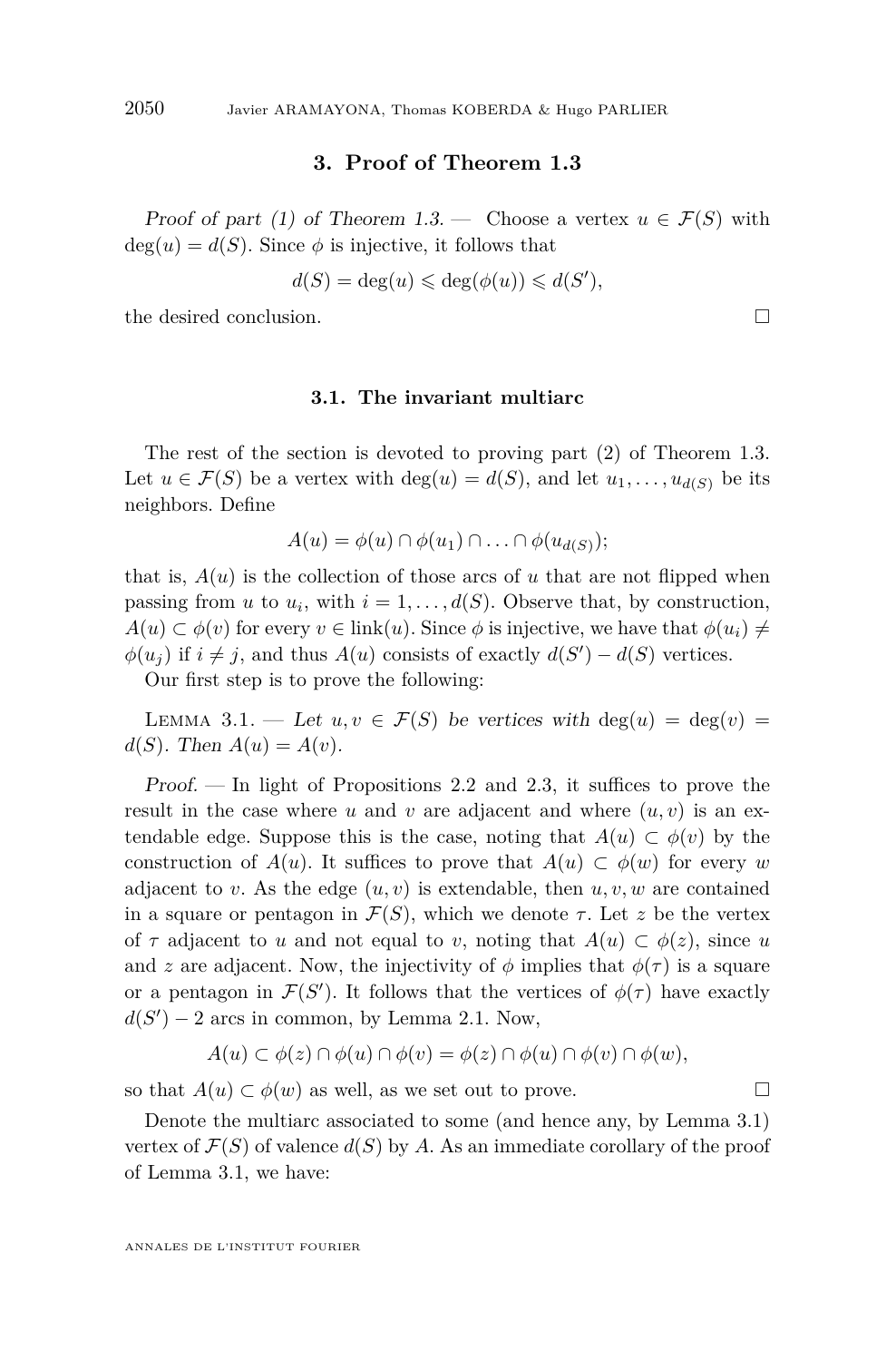COROLLARY 3.2. — Let  $u \in \mathcal{F}(S)$  be a vertex such that  $A \subset \phi(v)$  for every  $v \in \text{link}(u)$ . If the edge  $(u, v)$  is extendable, then  $A \subset \phi(w)$  for every  $w \in \text{link}(v)$ .

We are finally in a position to prove part (2) of Theorem [1.3.](#page-3-0)

Proof of part (2) of Theorem [1.3.](#page-3-0) — Let *v* be a vertex of  $\mathcal{F}(S)$ ; we want to prove that  $A \subset \phi(v)$ . Choose a vertex *u* of valence  $d(S)$ . By Propositions [2.2](#page-6-0) and [2.3,](#page-6-0) there exists a path

$$
u=u_0, u_1, \ldots, u_n=v
$$

with the property that the edge  $(u_i, u_{i+1})$  is extendable for all  $0 \leq i <$ *n*. Note that  $A \subset \phi(w)$  for every  $w \in \text{link}(u)$ , by Lemma [3.1](#page-14-0) and the construction of *A*. Applying Corollary 3.2 and induction, we obtain that  $A \subset \phi(u_i)$  for all  $0 \leq i \leq n$ . This finishes the proof of Theorem [3.1.](#page-14-0)

#### **4. Proof of Theorem [1.4](#page-3-0)**

We now give a proof of Theorem [1.4.](#page-3-0) Let  $S$  and  $S'$  be connected surfaces, with *S* non-exceptional and  $d(S) = d(S') = d$ . Let

$$
\phi : \mathcal{F}(S) \to \mathcal{F}(S')
$$

be an injective simplicial map. The proof consists of several steps:

#### **4.1. Inducing a map on arcs**

We first explain how the map  $\phi$  induces a map

$$
\psi : \mathcal{A}(S) \to \mathcal{A}(S')
$$

between the corresponding arc graphs. Here, the arc graph of a surface *Z* is the simplicial graph  $\mathcal{A}(Z)$  whose vertices are arcs on  $Z$ , and where two arcs are adjacent in  $A(Z)$  if and only if they have disjoint interiors.

Let  $a \in \mathcal{A}(S)$  and consider  $\mathcal{F}_a(S)$ . Since  $\mathcal{F}_a(S) \cong F(S \setminus a)$  and  $d(S \setminus a) =$  $d-1$ , Theorem [1.3](#page-3-0) applied to

$$
\phi : \mathcal{F}_a(S) \to \mathcal{F}(S')
$$

implies that there exists a unique arc *b* on *S* such that  $\phi(\mathcal{F}_a) \subset \mathcal{F}_b$ . We set

 $\psi(a) := b.$ 

We state the next observation as a lemma, as we will need to make use of it later. In what follows,  $i(\cdot, \cdot)$  denotes geometric intersection number between arcs.

TOME 65 (2015), FASCICULE 5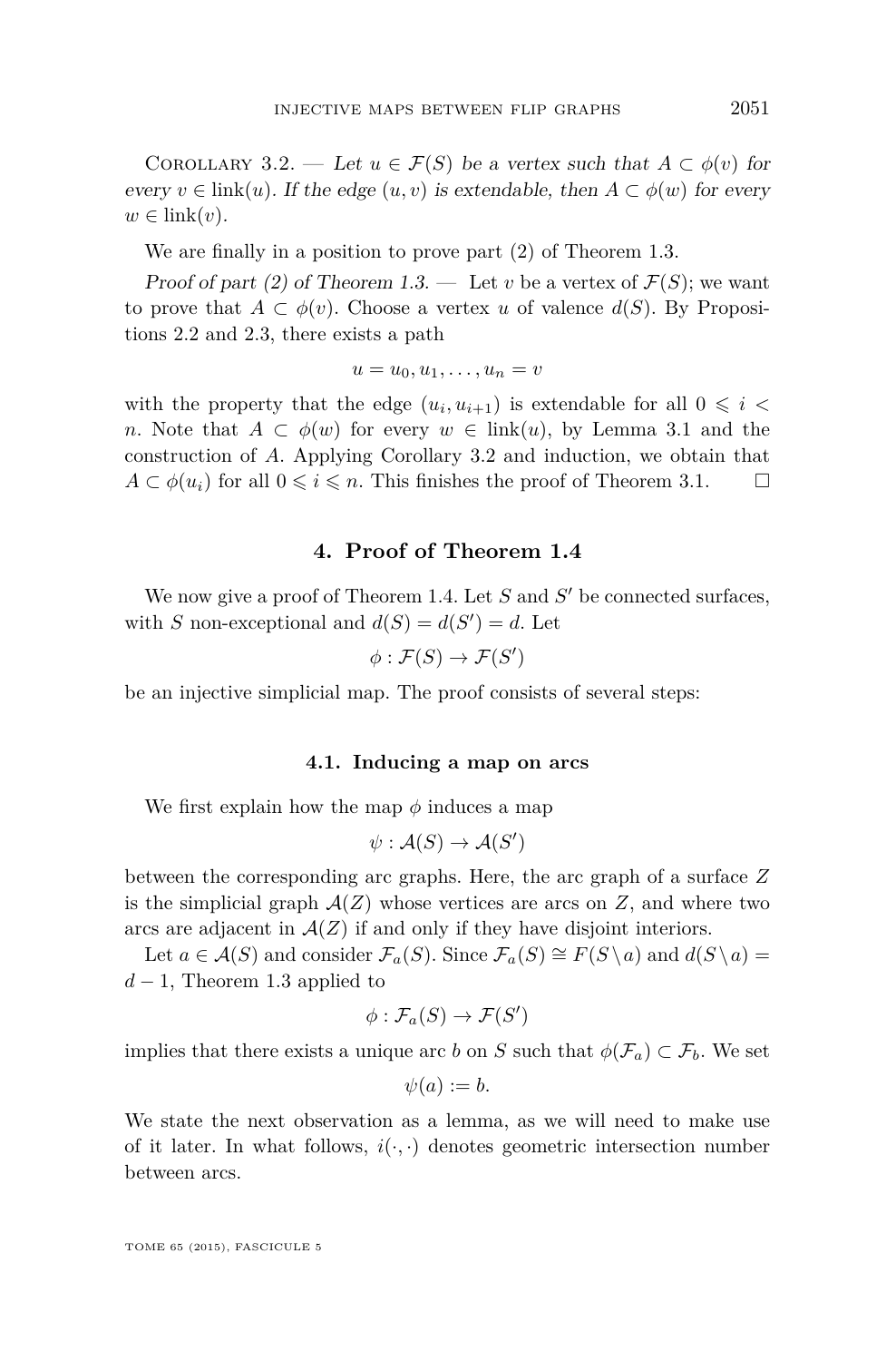<span id="page-16-0"></span>LEMMA 4.1. — The maps  $\phi$  and  $\psi$  satisfy the following properties:

- (1) Let  $v = (a_1, \ldots, a_d) \in \mathcal{F}(S)$ . Then  $\phi(v) = (\psi(a_1), \ldots, \psi(a_d))$ .
- (2) Let  $a \neq a' \in A(S)$  with  $i(a,a') = 0$ . Then  $\psi(a) \neq \psi(a')$  and  $i(\psi(a), \psi(a')) = 0.$
- (3) Let  $a, a' \in A(S)$ . If  $i(a, a') = 1$  then  $i(\psi(a), \psi(a')) = 1$ .

 $Proof.$  — Part  $(1)$  is an immediate consequence of the construction of  $\psi$ . For part (2), one may first extend *a* and *a'* to a triangulation of *S* and then apply (1). Finally, to see (3) note that there exist adjacent vertices  $v, v' \in \mathcal{F}(S)$  such that  $a \in v$  and  $a' \in v'$ . Since  $\phi(v)$  and  $\phi(v')$  are also adjacent, the result now follows from  $(1)$ .

In the light of part (1) of Lemma 4.1, Theorem [1.4](#page-3-0) will follow once we prove:

PROPOSITION 4.2. — The map  $\psi : \mathcal{A}(S) \to \mathcal{A}(S')$  is an isomorphism.

Indeed, once Proposition 4.2 has been established, Theorem [1.4](#page-3-0) will follow as a combination of Lemma 4.1 (1) and Theorem A of Disarlo [\[5\]](#page-19-0), which states that two arc graphs are isomorphic if and only if the underlying surfaces are homeomorphic; we remark that this result is originally due to Irmak-McCarthy [\[7\]](#page-19-0) in the particular case when  $\partial S = \emptyset$  and  $S' = S$ .

#### **4.2. Proof of Proposition 4.2**

The key ingredient in the proof of Proposition 4.2 is the following:

LEMMA 4.3. — Let  $v \in \mathcal{F}(S)$ . If  $a \in v$  is unflippable, then  $\psi(a) \in \phi(v)$ is unflippable.

Before proving Lemma 4.3, observe that if two arcs  $a, a'$  are edges of the same triangle of a triangulation *v*, then  $\psi(a)$  and  $\psi(a')$  are edges of the same triangle on  $S'$ . To see this, note that two arcs  $a, a'$  are edges of the same triangle if and only if there exists an arc  $b \in S$  such that  $i(a, b) = i(a', b) = 1$  and  $i(b, c) = 0$  for all  $c \in v \setminus \{a, a'\}$ . The desired conclusion now follows from parts (2) and (3) of Lemma 4.1.

In particular,  $\psi$  induces a map from the set triangles determined by  $v$  to the set of triangles determined by  $\phi(v)$ . Moreover, if two triangles share a given arc  $a \in \mathcal{A}(S)$ , then their images under  $\psi$  share the arc  $\psi(a)$ .

Proof of Lemma 4.3. — Let *v* be a triangulation, and suppose  $a \in v$  is unflippable, so  $v$  contains the arcs  $a$  and  $b$  depicted in Figure [2.1,](#page-4-0) as we draw again in Figure [4.1.](#page-17-0) Extend  $a$  and  $b$  to a triangulation  $v'$  that contains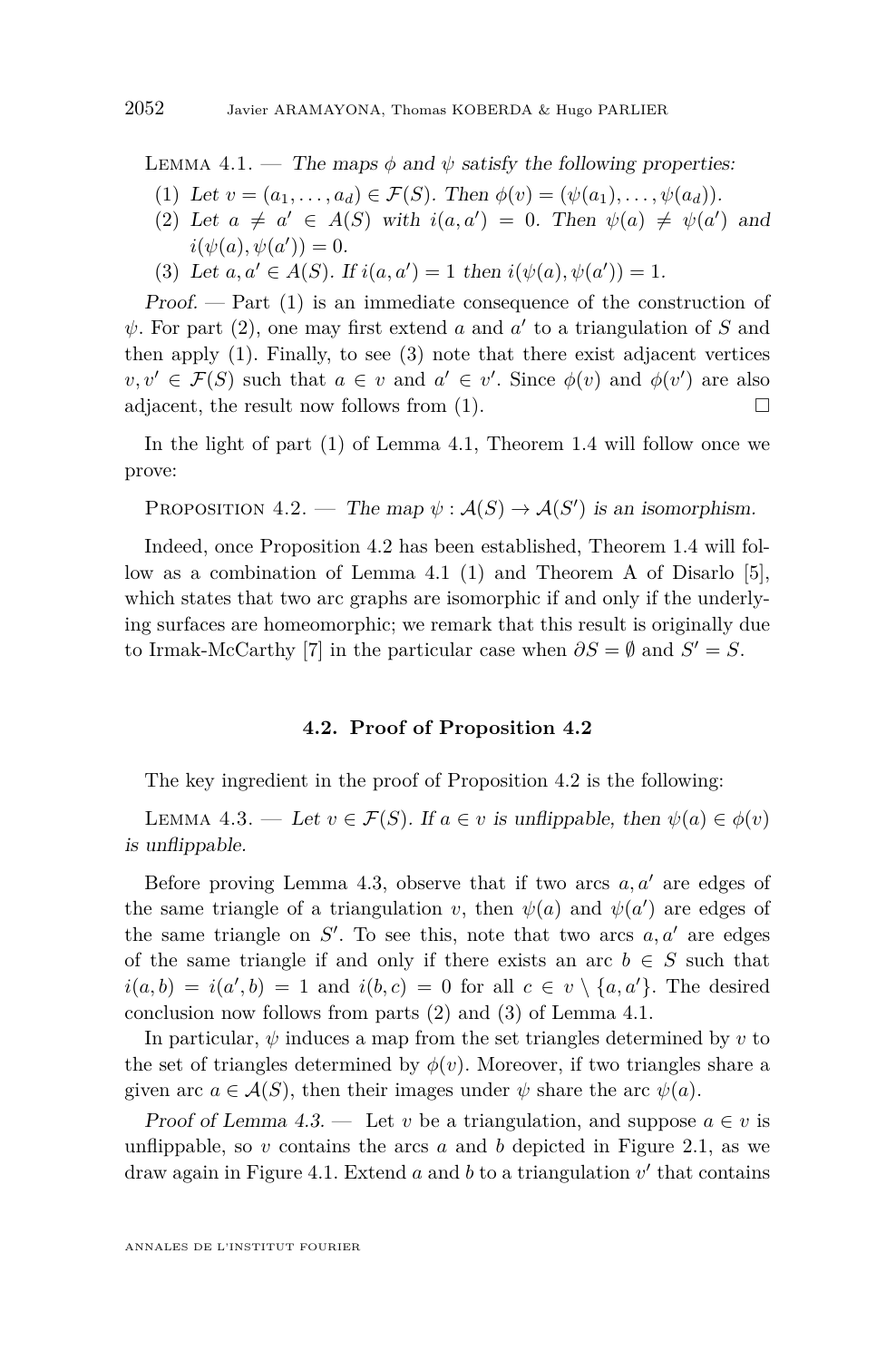<span id="page-17-0"></span>the solid arcs in Figure 4.1. Consider the triangulation  $v''$  obtained from  $v'$ by flipping *b* to the arc  $b'$  of Figure 4.1; as such,  $v''$  determines two triangles  $\Delta$  and  $\Delta'$  that share exactly two arcs, namely *a* and *b'*.

By the preceding paragraphs and by Lemma [4.1,](#page-16-0) the triangles  $\psi(\Delta)$  and  $\psi(\Delta')$  share exactly two arcs, namely  $\psi(a)$  and  $\psi(b')$ . Lemma [4.1](#page-16-0) implies that  $\psi$  preserves the property of having intersection number 0 (resp. 1), so that we may conclude that  $i(\psi(b), \psi(b')) = 1$  and that  $i(\psi(b), \psi(c)) = 0$ for every arc  $c \in \Delta \cup \Delta'$  with  $c \neq b'$ . In particular,  $\psi(b)$  bounds a once punctured disk on  $S'$  whose interior contains the interior of  $\psi(a)$ ; in other words,  $\psi(a)$  is unflippable with respect to  $\phi(v')$ , and hence is unflippable with respect to  $\phi(v)$ .



Figure 4.1. An unflippable arc, revisited

Observe that a vertex  $v \in \mathcal{F}(S)$  has maximal valence if and only if all arcs of *v* are flippable with respect to *v*. As a consequence of Lemma [4.3,](#page-16-0) we obtain:

COROLLARY 4.4. — For all  $v \in \mathcal{F}(S)$ ,  $\deg(\phi(v)) = \deg(v)$ . In particular, *φ* is surjective and is thus an isomorphism.

Proof. — For the first part, observe that Lemma [4.3](#page-16-0) implies  $\deg(\phi(v)) \leq$  $deg(v)$ ; the other inequality is immediate, as  $\phi$  is injective.

To prove that  $\phi$  is surjective, let  $w \in \mathcal{F}(S')$ . By the connectivity of  $\mathcal{F}(S)$ , we may assume that *w* is adjacent to  $\phi(v)$ , for some  $v \in \mathcal{F}(S)$ . Since  $deg(\phi(v)) = deg(v)$ , we have that  $w = \phi(v')$  for some *v*' adjacent to *v*, as desired.  $\Box$ 

We are finally in a position to prove Theorem [1.4,](#page-3-0) which as we noted follows from Proposition [4.2:](#page-16-0)

Proof of Proposition [4.2.](#page-16-0) — First, since  $\phi$  is surjective, part (1) of Lemma [4.1](#page-16-0) implies that  $\psi$  is surjective as well. We claim that  $\psi$  is also injective. Let  $a, b \in \mathcal{A}(S)$  with  $a \neq b$ . If  $i(a, b) = 0$  then  $\psi(a)$  and  $\psi(b)$ are distinct and disjoint, again by Lemma [4.1](#page-16-0) (1), and hence we are done. Thus assume  $i(a, b) \neq 0$ ; equivalently,  $\mathcal{F}_a(S) \cap \mathcal{F}_b(S) = \emptyset$ . Using the fact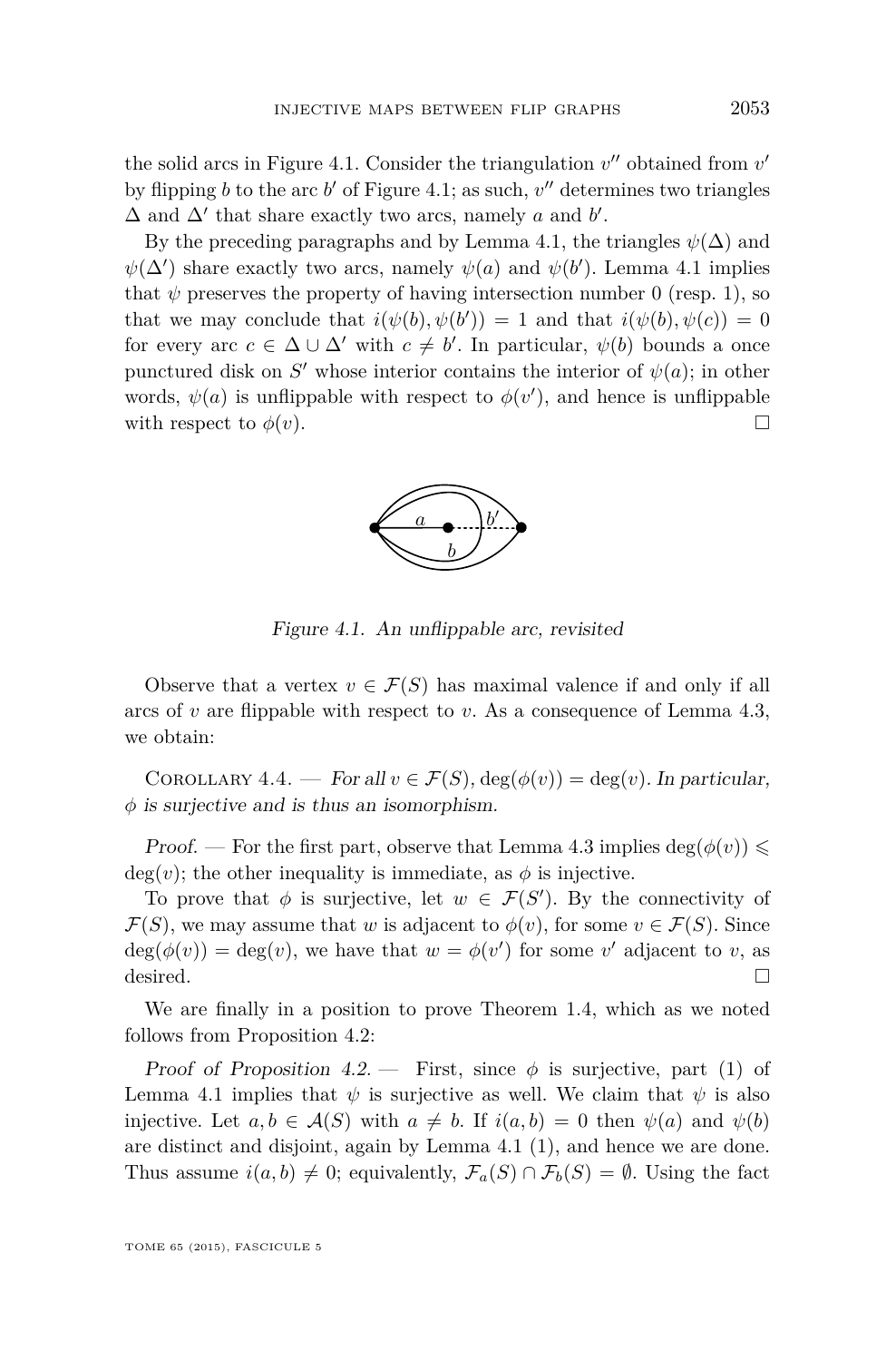that  $\phi$  is an isomorphism, we obtain

 $\emptyset = \phi(\mathcal{F}_a(S) \cap \mathcal{F}_b(S)) = \phi(\mathcal{F}_a(S)) \cap \phi(\mathcal{F}_b(S)) = \mathcal{F}_{\psi(a)}(S') \cap \mathcal{F}_{\psi(b)}(S'),$ and thus  $i(\psi(a), \psi(b)) \neq 0$ , which is what we set out to prove.

#### **5. Proof of Theorem [1.1](#page-2-0)**

We are now in a position to prove our main result. Suppose *S* is a nonexceptional surface, and let  $\phi : \mathcal{F}(S) \to \mathcal{F}(S')$  be an injective simplicial map. By Theorem [1.3,](#page-3-0) there exists a multiarc *A* on *S'*, with  $d(S') - d(S)$ elements, such that  $A \subset \phi(v)$  for every vertex *v* of  $\mathcal{F}(S)$ . In other words,  $\phi(\mathcal{F}(S)) \subset \mathcal{F}_A(S')$ ; recall that  $\mathcal{F}_A(S')$  denotes the subgraph of  $\mathcal{F}(S')$ spanned by those triangulations of  $S'$  that contain  $A$ .

Now,  $\mathcal{F}_A(S') \cong \mathcal{F}(S' \setminus A)$ , where  $S' \setminus A$  is the surface obtained from *S*<sup> $\prime$ </sup> by cutting open along every element of *A*; note that  $d(S) = d(S' \setminus A)$ . The surface  $S' \setminus A$  need not be connected; let  $\Sigma_1, \ldots, \Sigma_n$  be its connected components. By slight abuse of notation, the map  $\phi$  induces a map

$$
\phi: \mathcal{F}(S) \to \mathcal{F}(\Sigma_1) \times \ldots \times \mathcal{F}(\Sigma_n).
$$

Write  $\pi_i : \mathcal{F}(\Sigma_1) \times \ldots \times \mathcal{F}(\Sigma_n) \to \mathcal{F}(\Sigma_i)$  for the projection onto the *i*-th factor.

CLAIM. — Up to reordering of the indices,  $\pi_i \circ \phi$  is trivial for all  $i =$ 2*, . . . , n*.

 $Proof of the claim.$  Using the same notation as in the previous section, let

$$
\psi: \mathcal{A}(S) \to \mathcal{A}(\Sigma_1) \times \ldots \times \mathcal{A}(\Sigma_n)
$$

be the map on arcs graphs induced by  $\phi$ , and choose  $a \in \mathcal{A}(S)$ . Up to reordering indices, we may assume that  $\psi(a) \subset \Sigma_1$ . We claim that if  $b \in \mathcal{A}(S)$ satisfies  $i(a, b) = 0$ , then  $\psi(b) \subset \Sigma_1$  as well. Indeed, it suffices choose a third arc *c* such that  $i(a, c) = i(b, c) = 1$ , so that  $i(\psi(a), \psi(c)) = i(\psi(b), \psi(c)) = 1$ by Lemma [4.1.](#page-16-0) The claim now follows from since  $\mathcal{A}(S)$  is connected.  $\square$ 

In the light of the claim above, we may view  $\phi$  (again abusing notation) as a map

$$
\phi : \mathcal{F}(S) \to \mathcal{F}(\Sigma_1),
$$

noting that  $d(S) = d(\Sigma_1)$ . Since *S* is not exceptional and connected, it follows that  $\phi$  is induced by a homeomorphism  $S \to \Sigma_1$  by Theorem [1.4.](#page-3-0) This finishes the proof of Theorem [1.1.](#page-2-0)